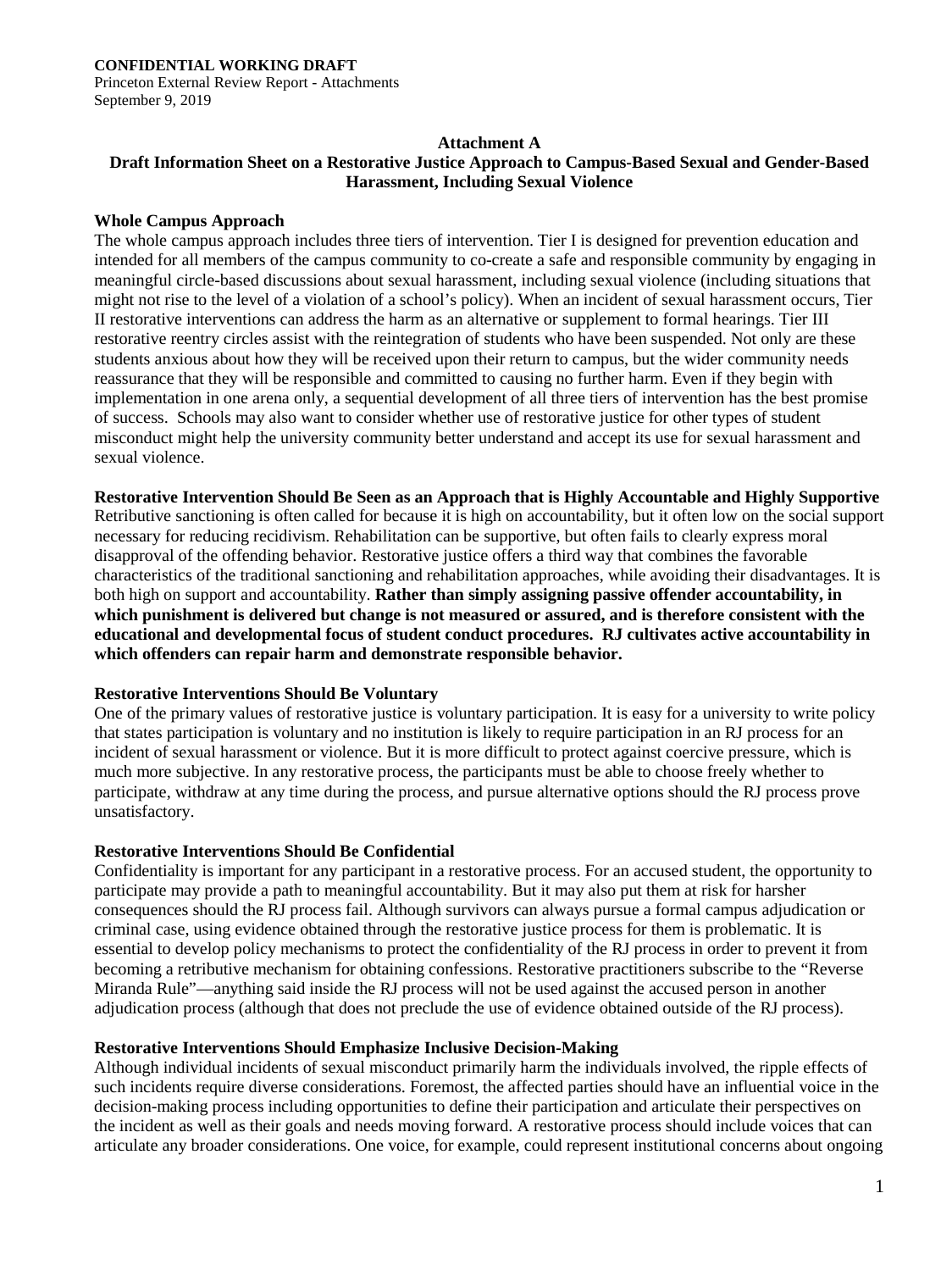#### **CONFIDENTIAL WORKING DRAFT**

Princeton External Review Report - Attachments September 9, 2019

community safety. Other voices could attend to relevant social identities and ensure fair treatment to groups that are often stigmatized, marginalized, ignored, or disadvantaged in a conduct process.

# **Facilitator Training Should Be Intensive and Higher Education Institution Should Have Well-Developed RJ Programs and Experience before Implementing RJ for Sexual Misconduct**

Restorative justice program coordination and case facilitation requires in-depth training and experience. Facilitators should be trained in an apprenticeship model where practice begins with simpler cases and progresses, with support and supervision, to more complex cases. Facilitators must be skilled in all of the key stages of a restorative process: pre-dialogue preparation and assessment, restorative facilitated dialogue, and post-dialogue agreement monitoring and support. For sexual misconduct cases, it is necessary to have training in restorative practices, student development in higher education, and especially trauma-informed gender-based harassment and violence.

# **Restorative Practices Should Be Seen as Distinct from Mediation**

While mediation and restorative practices share some similarities including the use of trained facilitators and the empowerment of participants to collaboratively decide outcomes, they differ in important ways. **RJ conferencing is used when an accused student acknowledges engaging in the harmful behavior (although they may not grasp the full impact) and commits to taking responsibility for the misconduct and its resulting harms.**  Mediation does not require that a party take responsibility for their role in the conflict. **Acceptance of responsibility is a primary determinant for referral to RJ and is essential for preventing adversarial confrontation and victim-blaming. Unlike some forms of mediation, RJ facilitators meet extensively with participants during the preparation process to assess whether the case should include a face-to-face dialogue and to prepare participants in advance of the dialogue. To decide whether the case will go to a RJ dialogue, facilitators assess** *risk of revictimization* **and** *ensure safety***, whether participants feel** *pressure or coercion to participate* **and if the participants', institution's, and community's** *goals are in alignment* **with RJ. Although it cannot eliminate all risk of revictimization, RJ is distinctive in its guidelines and practical strategies to create a safe and noncoercive environment.**

# **RJ Programs for Sexual Misconduct Should Be Piloted with Attention to Best Practice and Careful Assessment and This Requires Broad Input**

Campuses should work in a collaborative way to build RJ interventions for sexual misconduct cases. They should cooperate with practitioners with on-the-ground experience with policy, procedure, and case facilitation. They should partner with researchers with knowledge of best practice and methods of assessment. They should be advised by a broad range of stakeholders including Title IX coordinators, prevention specialists, treatment professionals, conduct administrators, attorneys, researchers, students, victim advocates, survivors, and diverse voices especially from communities of color and LGBTQ+. This can help ensure acceptance of restorative justice by the campus community.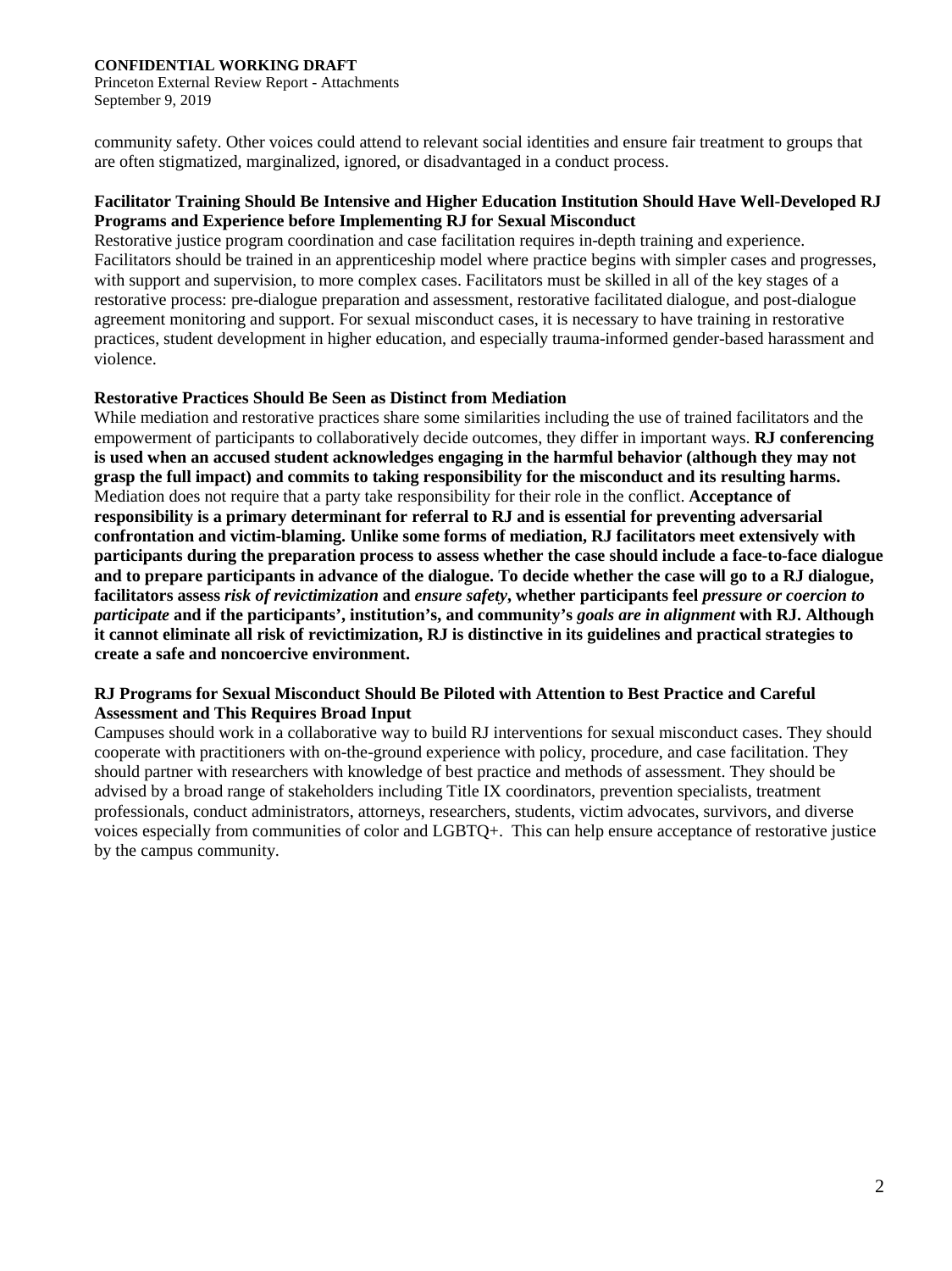# **Attachment B Draft Information Sheet for Parties Regarding Alternative Resolution[1](#page-2-0)**

The Title IX Office offers several methods for alternative resolution:

- Mediation: An informal process in which a neutral third party with no power to impose a resolution helps the parties try to reach a mutually acceptable settlement. The focus is often on providing a space for voices to be heard and perspectives to be shared. Generally, the University will honor the agreement worked out by the parties.
- Restorative Process: One in which those who have a stake in the reported matter work together to identify and address harms, needs, and obligations, in order to heal and put things as right as possible.<sup>[2](#page-2-1)</sup> A respondent need not admit to violating the Community Standards or the Student Sexual Misconduct Policy, but they must be ready to acknowledge that their conduct was of concern to the complainant and possibly others. A restorative process is a "non-adversarial approach that seeks to identify and repair harm and rebuild trust through facilitated dialogue. It includes a variety of practices … designed to empower harmed parties and strengthen offenders' social ties and accountability to the community."<sup>[3](#page-2-2)</sup> A restorative conference will generally involve only the parties. A restorative circle can also include members of the university community (including university interests) to aid in exploring individual and community impact, harm, obligations, and opportunity for repairing them.
- Circle of Accountability: Using restorative principles, a facilitated interaction between the Respondent, the Title IX Office, and members of the university community designed to provide accountability, structured support, and the development and/or fulfillment of measures designed to demonstrate their acceptance of responsibility (including a learning plan). The focus of a COA is to balance support and accountability for an individual who has acknowledged their obligation to repair harm and willingness to take steps to demonstrate their accountability. The COA can take place in response to a complaint and/or when the respondent completes the measures demonstrating acceptance of responsibility.

Either party may request, or the Title IX Office in its discretion may offer the parties the opportunity to resolve a report through alternative resolution. Complainants, respondents, and others affected by the reported misconduct often benefit when resolution processes and outcomes are tailored to meet their unique needs and interests. A complainant and other participants may find it useful to meet with a respondent who acknowledges the substance of the underlying events and who acknowledges that the complainant or other participants have reported experiencing harm. Structured interactions between participants can facilitate long-term healing and reduce recidivism. Participants in alternate resolution must be protected from secondary victimization and other potential harms.

Regardless of the method chosen, the following principles will apply:

- The Title IX Office must determine that the matter is appropriate for alternative resolution; e.g., in a case in which there are multiple complainants and/or an indication of widespread harm to the community, the Title IX Office may determine that mediation might not be appropriate or that the University may need to take additional actions.
- The Title IX Office will provide the complainant with information about alternative resolution and, if the complainant expresses interest and OSC has determined that alternative resolution is appropriate, will then

 $\overline{a}$ 

<span id="page-2-1"></span><span id="page-2-0"></span>

<span id="page-2-2"></span>

<sup>&</sup>lt;sup>1</sup> Adapted from a form used by the University of Michigan.<br>
<sup>2</sup> Zehr, H. (2002). *The little book of restorative justice*. Intercourse, PA: Good Books. P.37.<br>
<sup>3</sup> Karp, D.R., Shackford-Bradley, J., Wilson, R.J. & William *Restorative Initiatives for Sexual Misconduct on College Campuses.* Saratoga Springs, NY: Skidmore College Project on Restorative Justice. P.11.